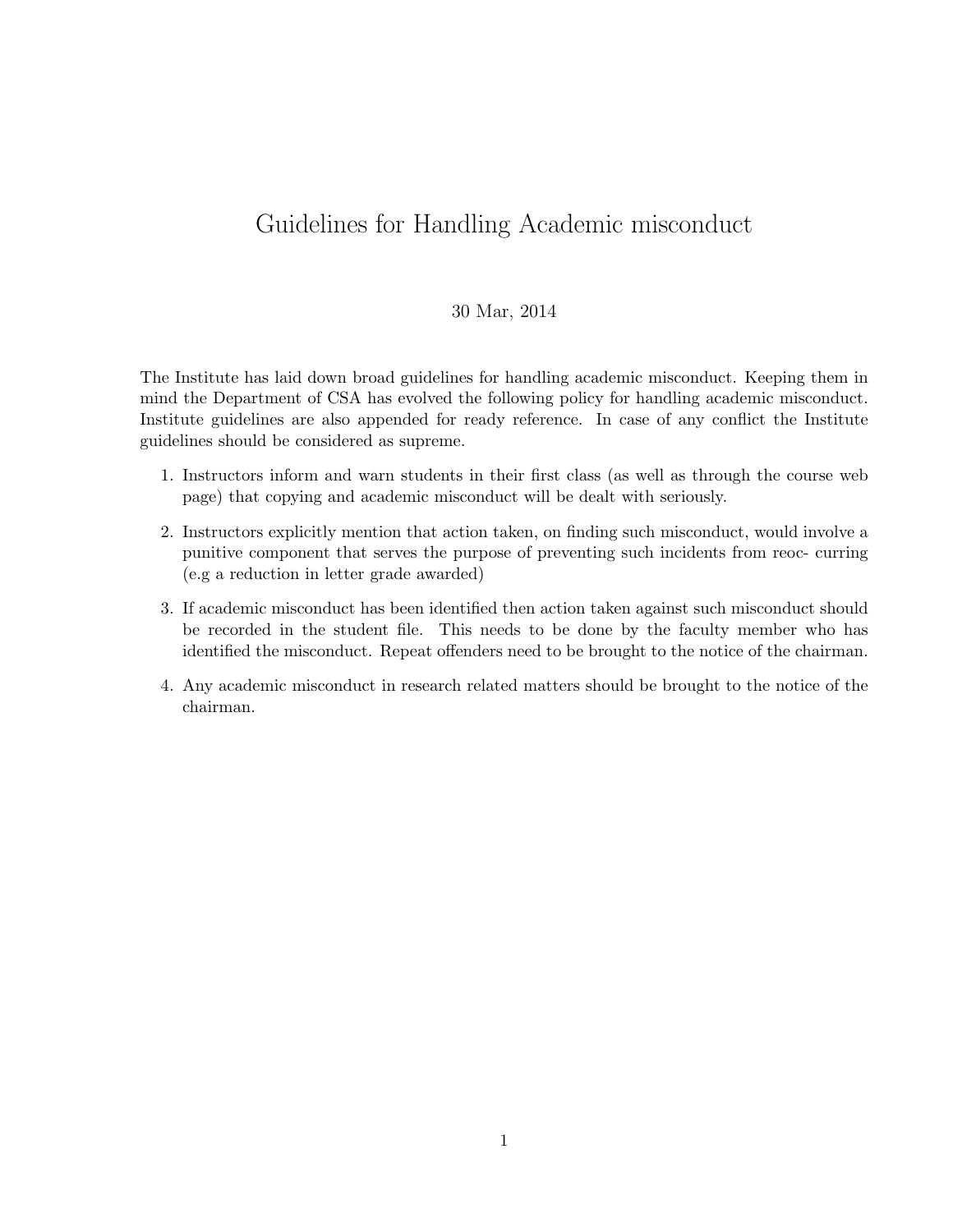## Institute Guidelines for Handling Academic Misconduct

The institute policy, as given in [Student Information handbook 2013-2014, Section 7,](http://admissions.iisc.ernet.in/web/Content%5CStudeninfo2013.pdf) is reproduced below.

## Academic Integrity

- 1. Cases of ethical lapses within institutions of scientific research are increasingly being reported in the news. In this context, we need to create awareness and come up with a set of clear guidelines to maintain academic integrity. A flourishing academic environment entails individual and community responsibility for doing so. The three broad categories of improper academic behaviour to be considered are: I) plagiarism, II) cheating and III) conflict of interest.
- 2. Cases of plagiarism are the use of material, ideas, figures, code or data without appropriate acknowledgement or permission (in some cases) of the original source. This may involve submission of material, verbatim or paraphrased, that is authored by another person or published earlier by oneself. Examples of plagiarism include:
	- (a) Reproducing, in whole or part, text/sentences from a report, book, thesis, publication or the internet.
	- (b) Reproducing ones own previously published data, illustrations, figures, images, or someone elses data, etc.
	- (c) Taking material from class-notes or downloading material from internet sites, and incorporating it in ones class reports, presentations, manuscripts or thesis without citing the original source.
	- (d) Self plagiarism which constitutes copying verbatim from one's own earlier published work in a journal or conference proceedings without appropriate citations

The resources given in Subsection [7](#page-3-0) explain how to carry out proper referencing, as well as examples of plagiarism and how to avoid it.

- 3. Cheating is another form of unacceptable academic behaviour and may be classified into different categories:
	- (a) Copying during exams, and copying of homework assignments, term papers or manuscripts.
	- (b) Allowing or facilitating copying, or writing a report or exam for someone else.
	- (c) Using unauthorized material, copying, collaborating when not authorized, and purchasing or borrowing papers or material from various sources
	- (d) Fabricating (making up) or falsifying (manipulating) data and reporting them in thesis and publications.
- 4. Guidelines for academic conduct are provided below to guard against negligence as well as deliberate dishonesty:
	- (a) Use proper methodology for experiments and computational work. Accurately describe and compile data.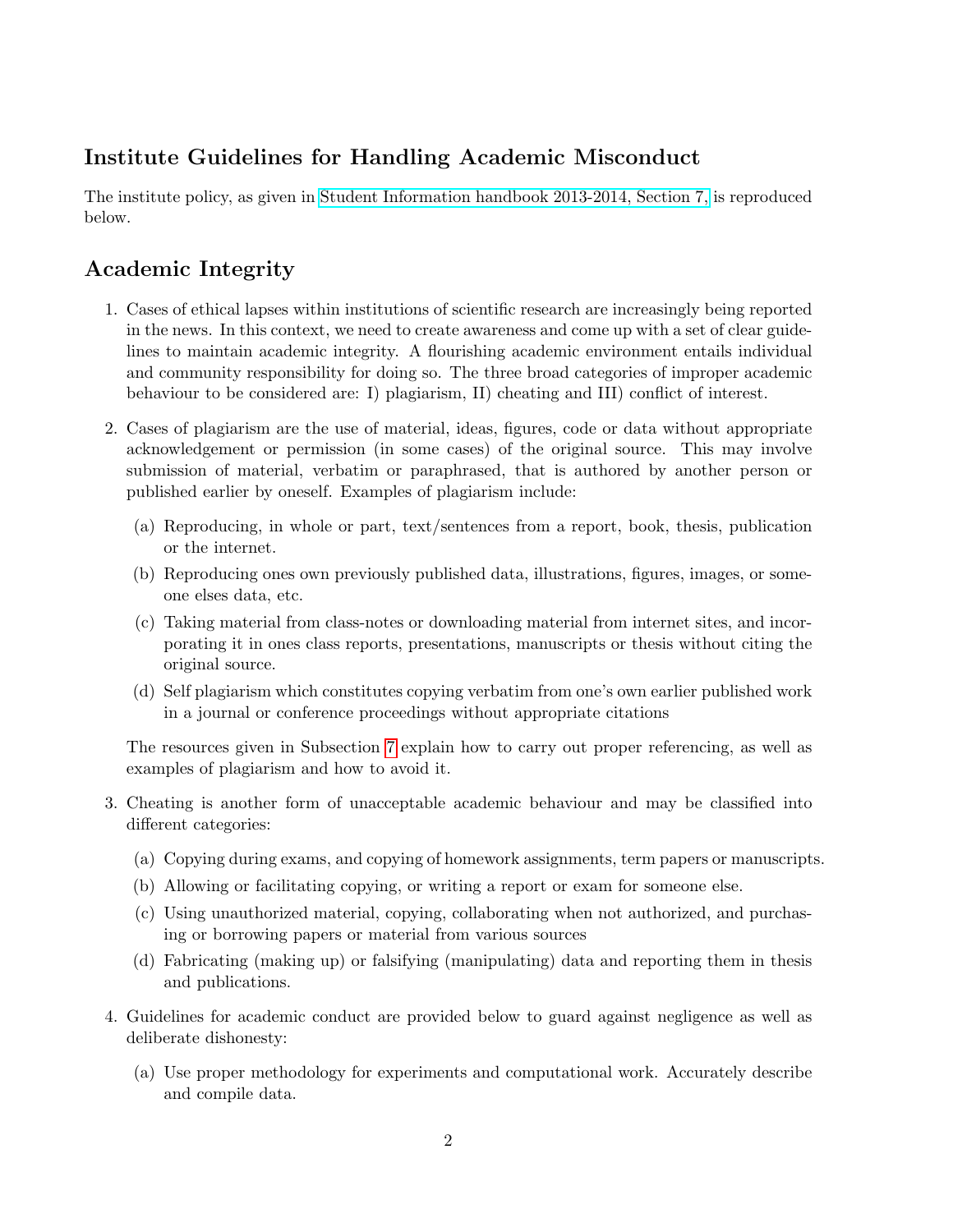- (b) Carefully record and save primary and secondary data such as original pictures, instrument data readouts, laboratory notebooks, and computer folders. There should be minimal digital manipulation of images/photos; the original version should be saved for later scrutiny, if required, and the changes made should be clearly described.
- (c) Ensure robust reproducibility and statistical analysis of experiments and simulations. It is important to be truthful about the data and not to omit some data points to make an impressive figure (commonly known as cherry picking).
- (d) Lab notebooks must be well maintained in bound notebooks with printed page numbers to enable checking later during publications or patent. Date should be indicated on each page.
- (e) Write clearly in your own words. It is necessary to resist the temptation to copy and paste from the Internet or other sources for class assignments, manuscripts and thesis.
- (f) Give due credit to previous reports, methods, computer programs, etc. with appropriate citations. Material taken from your own published work should also be cited; as mentioned above, it will be considered selfplagiarism otherwise
- 5. Conflict of Interest: A clash of personal or private interests with professional activities can lead to a potential conflict of interest, in diverse activities such as teaching, research, publication, work on committees, research funding and consultancy. It is necessary to protect actual professional independence, objectivity and commitment, and also to avoid an appearance of any impropriety arising from conflicts of interest. Conflict of interest is not restricted to personal financial gain; it extends to a large gamut of professional academic activities including peer reviewing, serving on various committees, which may, for example, oversee funding or give recognition, as well as influencing public policy. To promote transparency and enhance credibility, potential conflicts of interests must be disclosed in writing to appropriate authorities, so that a considered decision can be made on a case-by-case basis. Some additional nformation is available also in the section below dealing with resources.
- 6. Individual and Collective Responsibility: The responsibility varies with the role one plays.
	- (a) Student roles: Before submitting a thesis (M.E., M.Sc., or Ph.D.) to the department, the student is responsible for checking the thesis for plagiarism using software that is available on the web (see resources below). In addition, the student should certify that they are aware of the academic guidelines of the Institute, have checked their document for plagiarism, and that the thesis is original work. A web-check does not necessarily rule out plagiarism.
	- (b) Faculty roles: Faculty should ensure that proper methods are followed for experiments, computations and theoretical developments, and that data are properly recorded and saved for future reference. In addition, they should review manuscripts and theses carefully. Apart from the student certification regarding a web-check for plagiarism for theses, the Institute will provide some commercial software at SERC for plagiarism checking. Faculty members are encouraged to use this facility for checking reports, theses and manuscripts. Faculty members are also responsible for ensuring personal compliance with the above broad issues relating to academic integrity